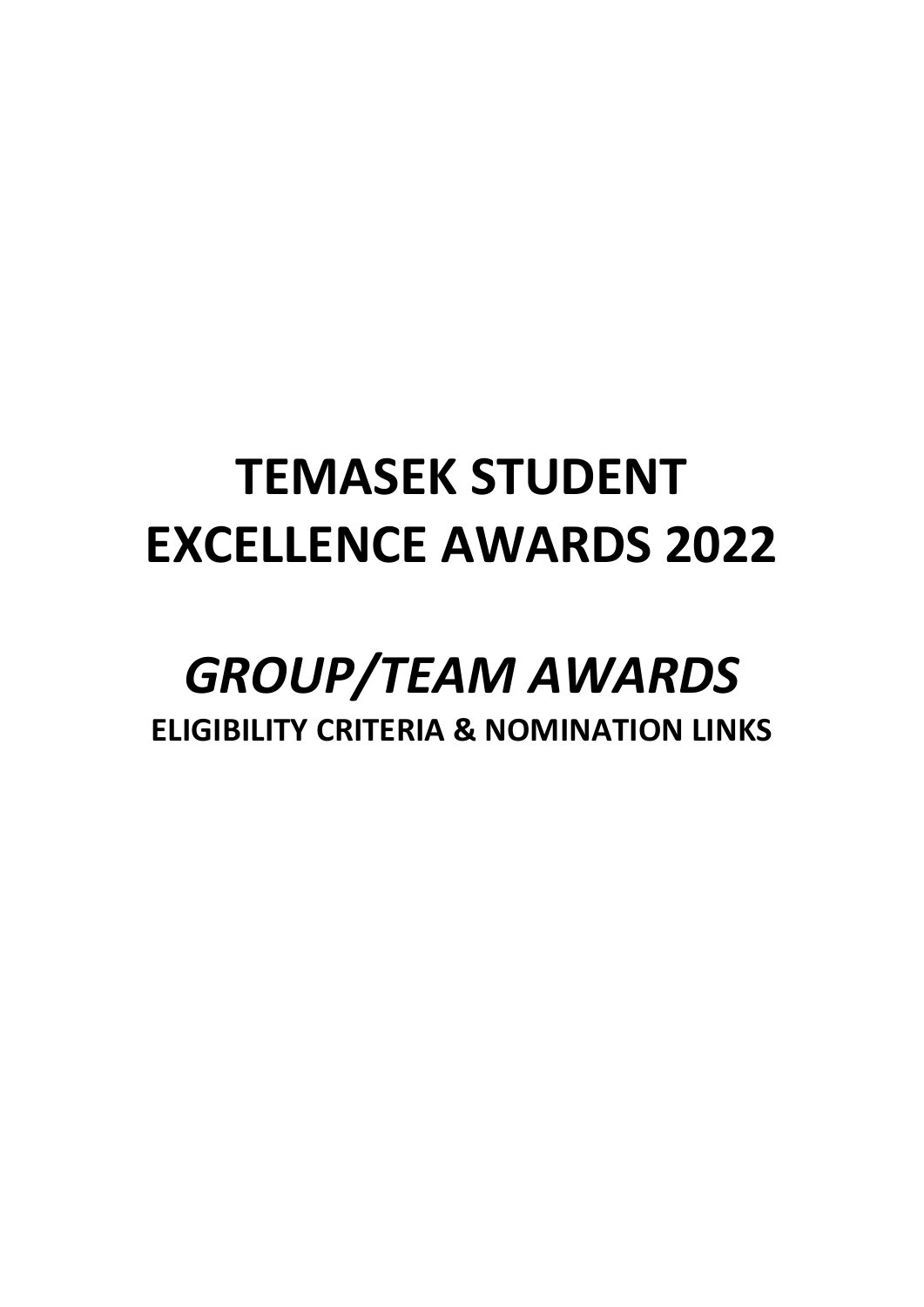## **TABLE OF CONTENTS**

### **Group/Team Awards:**

- [Arts Group of the Year](#page-2-0)
- [Sports Team of the Year](#page-2-1)
- [School Club of the Year](#page-2-2)
- *(NEW)* [Interest Group of the Year](#page-3-0)
- [Promising Young Entrepreneur Award](#page-4-0)
- [Community Service Excellence Award](#page-4-1)
- [Service Excellence Award](#page-5-0)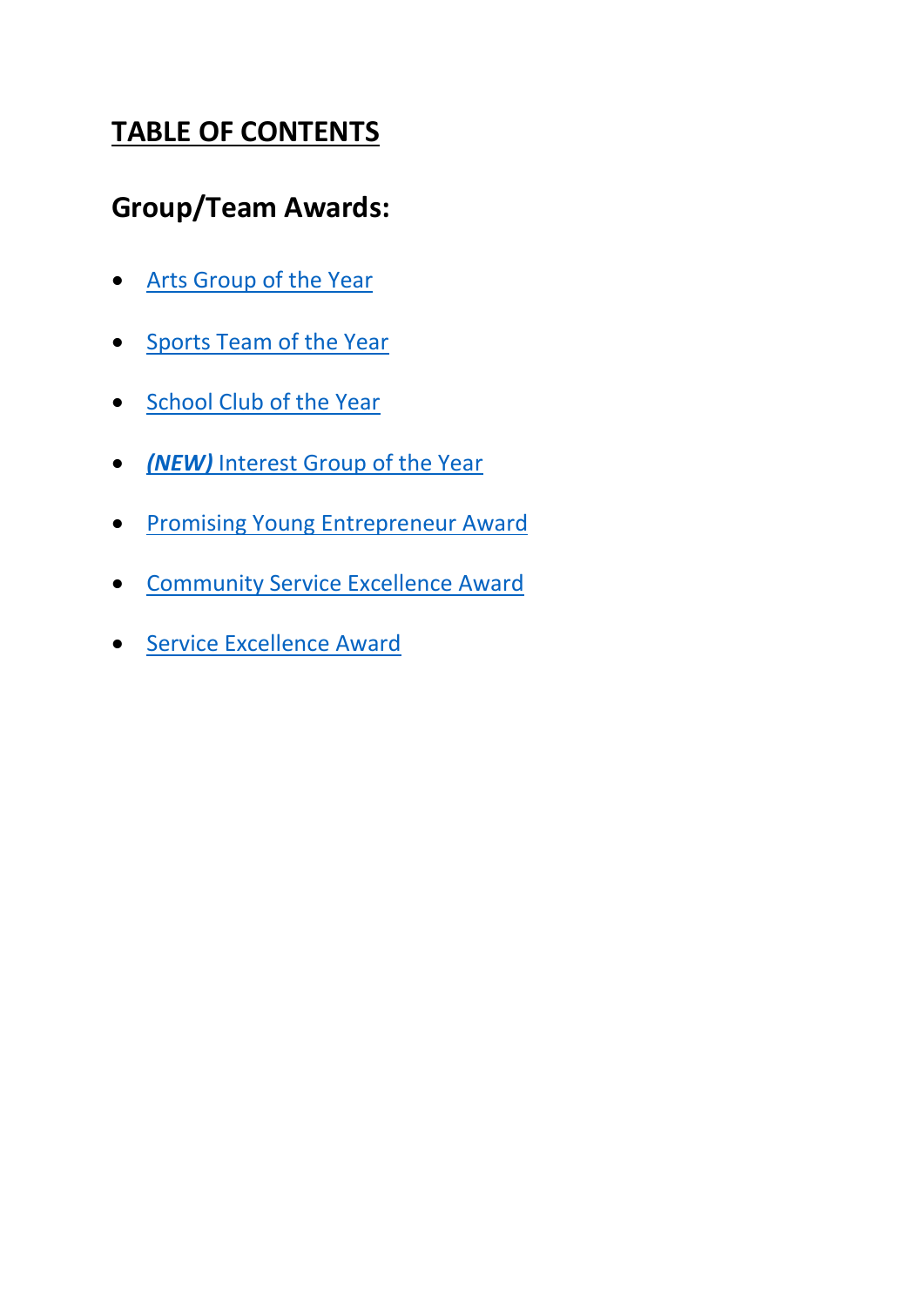#### <span id="page-2-0"></span>**Arts Group of the Year**

#### **The Award**

- Certificate
- Trophy

#### **Criteria**

This is awarded to an outstanding arts group that meets the following requirements over the past academic year (AY2021/2022):

- Preferably represented the Polytechnic in a high-profile external \*event
- Shown evidence of high artistic merit during the year and contributed to the vibrancy of campus life
- Displayed excellent team spirit

*(\*Due to COVID-19, the TSEA Secretariat will consider events, activities and projects conducted in all formats (physical / online / hybrid).*

*(Note: Shortlisted nominees may be required to attend a selection interview.)* 

#### **Nomination**

Please submit your nominations **[here](https://tinyurl.com/TSEA2022GroupAwards)**.

#### <span id="page-2-1"></span>**Sports Team of the Year**

#### **The Award**

- Certificate
- Trophy

#### **Criteria**

This is awarded to an outstanding sports team that meets the following requirements over the past academic year (AY2021/2022):

- Represented the Polytechnic in an inter-tertiary competition (at least 5 participating institutions) for the year
- Attained 1st position for the year
- Displayed excellent sportsmanship and team spirit

*(Note: Shortlisted nominees may be required to attend a selection interview.)* 

#### **Nomination**

<span id="page-2-2"></span>Please submit your nominations **[here](https://tinyurl.com/TSEA2022GroupAwards)**.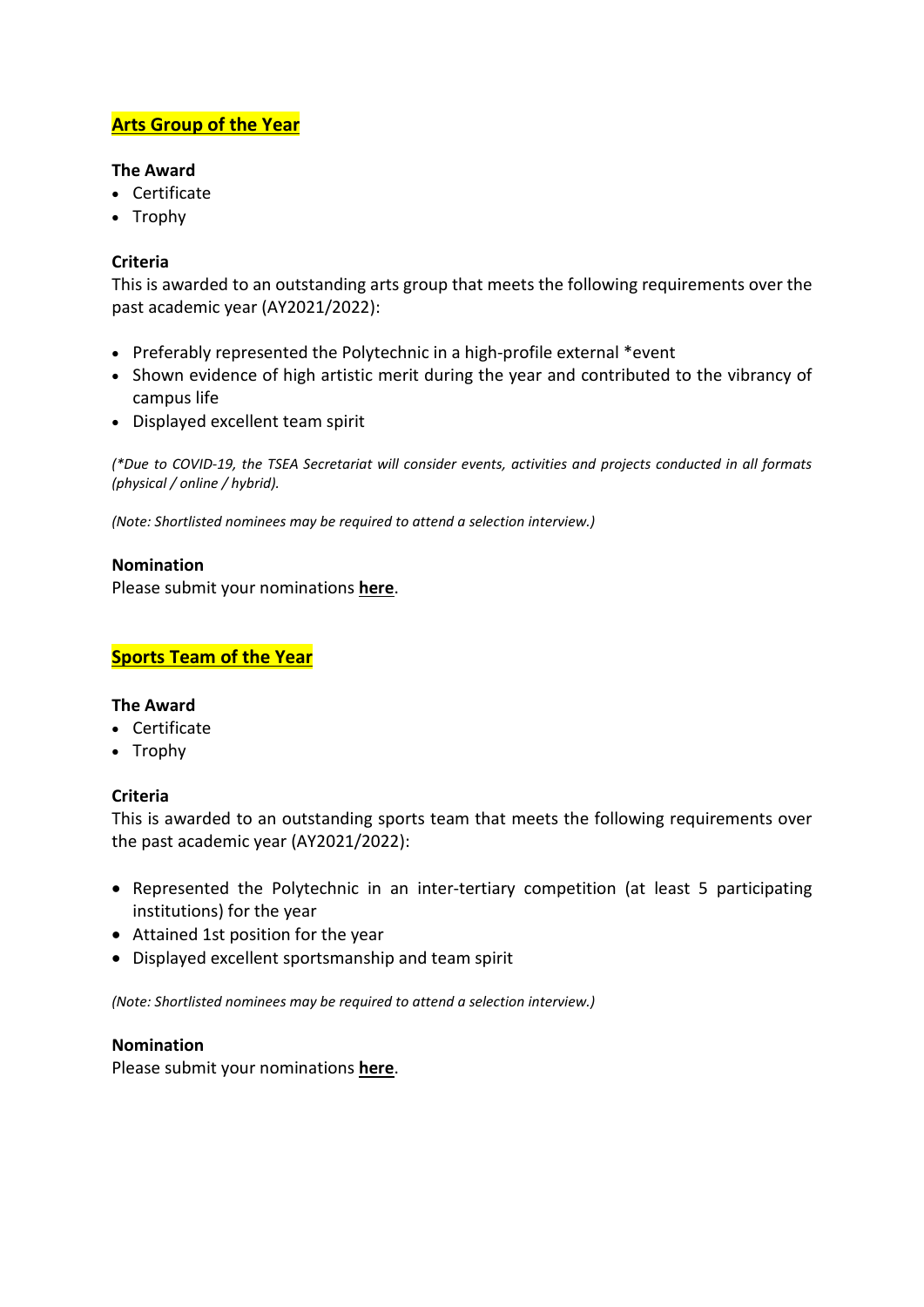#### **School Club of the Year**

#### **The Award**

- Certificate
- Trophy

#### **Criteria**

This is applicable to the respective Studies Clubs of the six schools. Nominees should meet the following requirements over the past academic year (AY2021/2022):

- Contributed in an impactful way to its School as well as the wider community
- \*Supported TP campus vibrancy through community service/arts/sports/adventure
- Demonstrated collaborative spirit with other Studies Clubs
- Demonstrated good event management skills
- Demonstrated proper management of the organisation

*(\*Due to COVID-19, the TSEA Secretariat will consider events, activities and projects conducted in all formats (physical / online / hybrid).*

*(Note: Shortlisted nominees may be required to attend a selection interview.)* 

#### **Nomination**

Please submit your nominations **[here](https://tinyurl.com/TSEA2022GroupAwards)**.

#### <span id="page-3-0"></span>*(NEW)* **Interest Group of the Year**

#### **The Award**

- Certificate
- Trophy

#### **Criteria**

This is awarded to an outstanding Interest Group that meets the following requirements over the past academic year (AY2021/2022):

- Applicable to TP-registered Interest Groups run by the Schools/Diplomas/Departments
- Contributed in an impactful way to their respective communities and/or the wider TP community
- Supported TP campus vibrancy through the organisation of \*events/projects
- Demonstrated good event management skills
- Demonstrated proper management of the organisation

*(\*Due to COVID-19, the TSEA Secretariat will consider events, activities and projects conducted in all formats (physical / online / hybrid).*

*(Note: Shortlisted nominees may be required to attend a selection interview.)*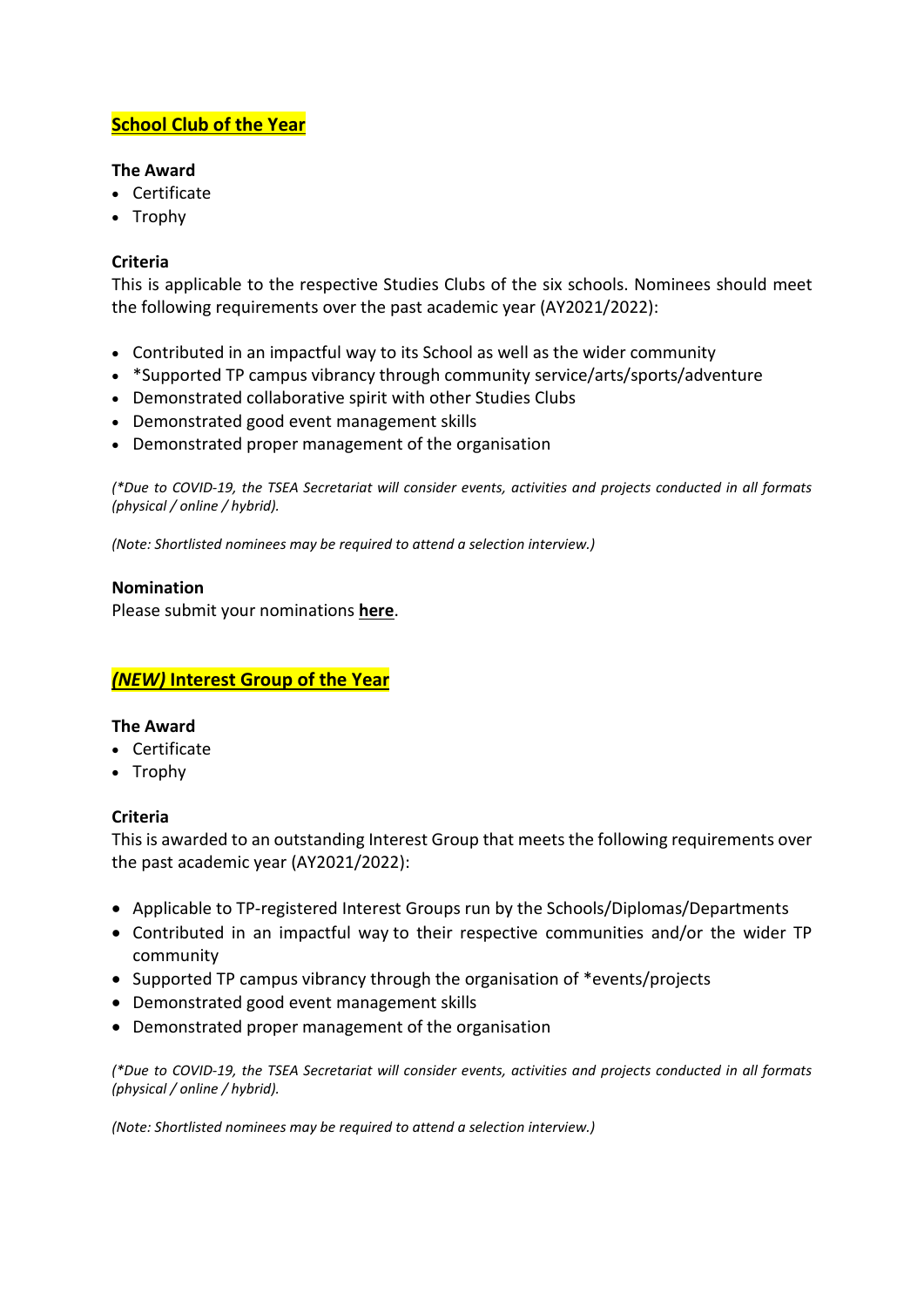#### **Nomination**

Please submit your nominations **[here](https://tinyurl.com/TSEA2022GroupAwards)**.

#### <span id="page-4-0"></span>**Promising Young Entrepreneur Award**

#### **The Award**

- Certificate
- Trophy

#### **Criteria**

This is awarded to groups of entrepreneurial students and \*fresh graduates whose businesses exhibit excellent growth or high potential for growth and scalability. Nominees should also meet the following requirements:

- Originator of the business idea or founder of the start-up
- Articulate clear visions and missions for the businesses
- Demonstrate great commitment to develop and scale the businesses
- Manage academic studies well while being involved in the entrepreneurial pursuits
- Have no Category 1 disciplinary record or serious academic-related offence

*(\*"Fresh graduates" refer to graduates who graduated not more than 1 year ago.)*

*(Note: Shortlisted nominees may be required to attend a selection interview.)* 

#### **Nomination**

Please submit your nominations **[here](https://tinyurl.com/TSEA2022GroupAwards)**.

#### <span id="page-4-1"></span>**Community Service Excellence Award**

#### **The Award**

- Certificate
- Trophy

#### **Criteria**

This is awarded to groups of students who have demonstrated commitment to advance the welfare of their community at large, and/or who have made significant contributions to this \*community over the past academic year (AY2021/2022). Nominees should also meet the following requirements:

- Students of TP
- No Category 1 disciplinary record or serious academic-related offence

*(\*Beneficiaries may be within or external to TP.)* 

*(Note: Shortlisted nominees may be required to attend a selection interview.)*